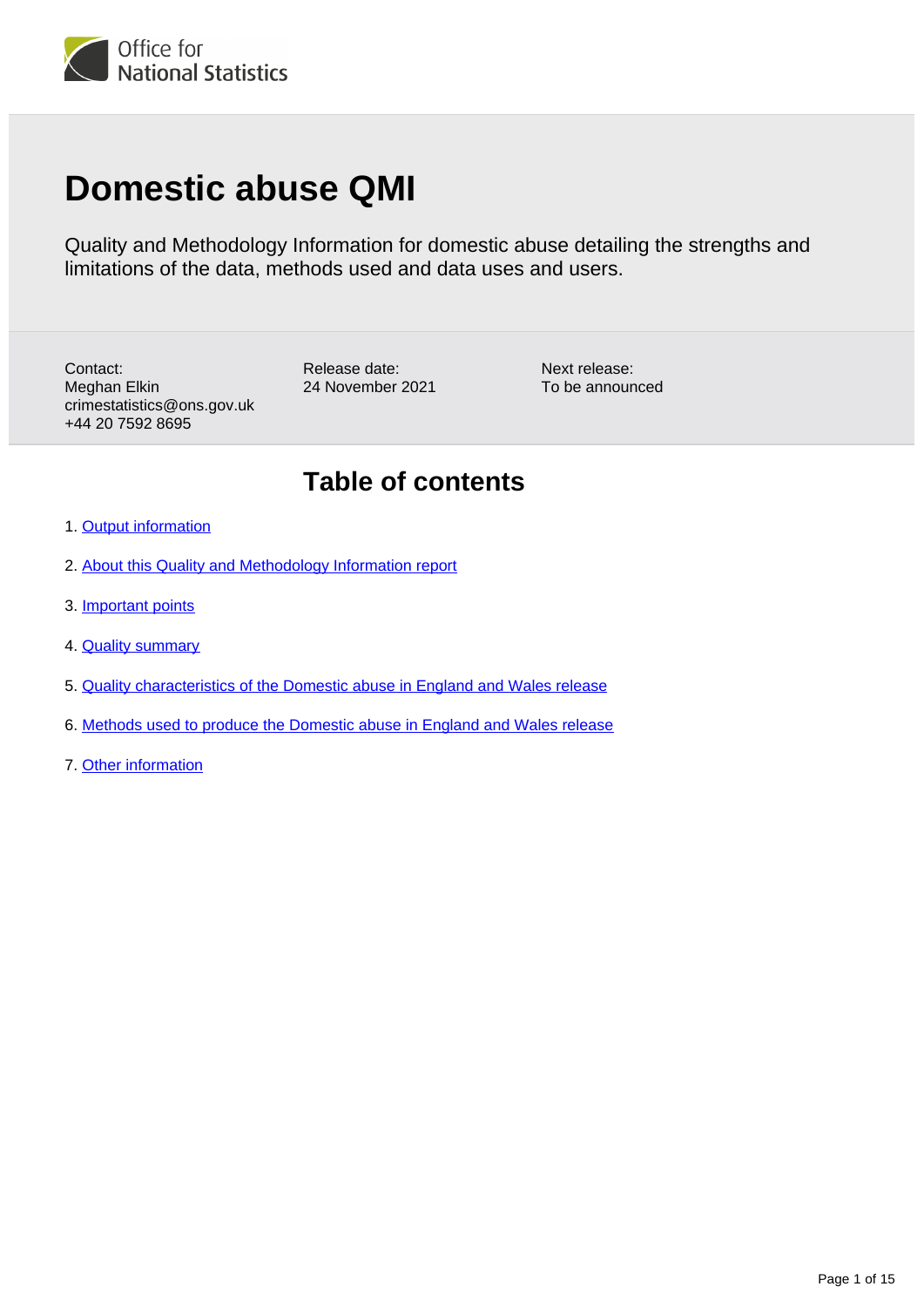## <span id="page-1-0"></span>**1 . Output information**

| <b>National Statistic</b> | No.                                                                                        |  |  |  |  |
|---------------------------|--------------------------------------------------------------------------------------------|--|--|--|--|
| <b>Survey name</b>        | Crime Survey for England and Wales (CSEW)                                                  |  |  |  |  |
| <b>Data collection</b>    | A variety of survey and administrative data                                                |  |  |  |  |
| <b>Frequency</b>          | Annually                                                                                   |  |  |  |  |
| <b>How compiled</b>       | From data submitted by various suppliers/charitable organisations and CSEW survey<br>ldata |  |  |  |  |
| Geographic coverage       | England and Wales                                                                          |  |  |  |  |

## <span id="page-1-1"></span>**2 . About this Quality and Methodology Information report**

This quality and methodology report contains information on the quality characteristics of the data (including the European Statistical System five dimensions of quality) as well as the methods used to create it.

The information in this report will help you to:

- understand the strengths and limitations of the data
- learn about existing uses and users of the data
- reduce the risk of misusing data
- help you to decide suitable uses for the data
- understand the methods used to create the data

## <span id="page-1-2"></span>**3 . Important points**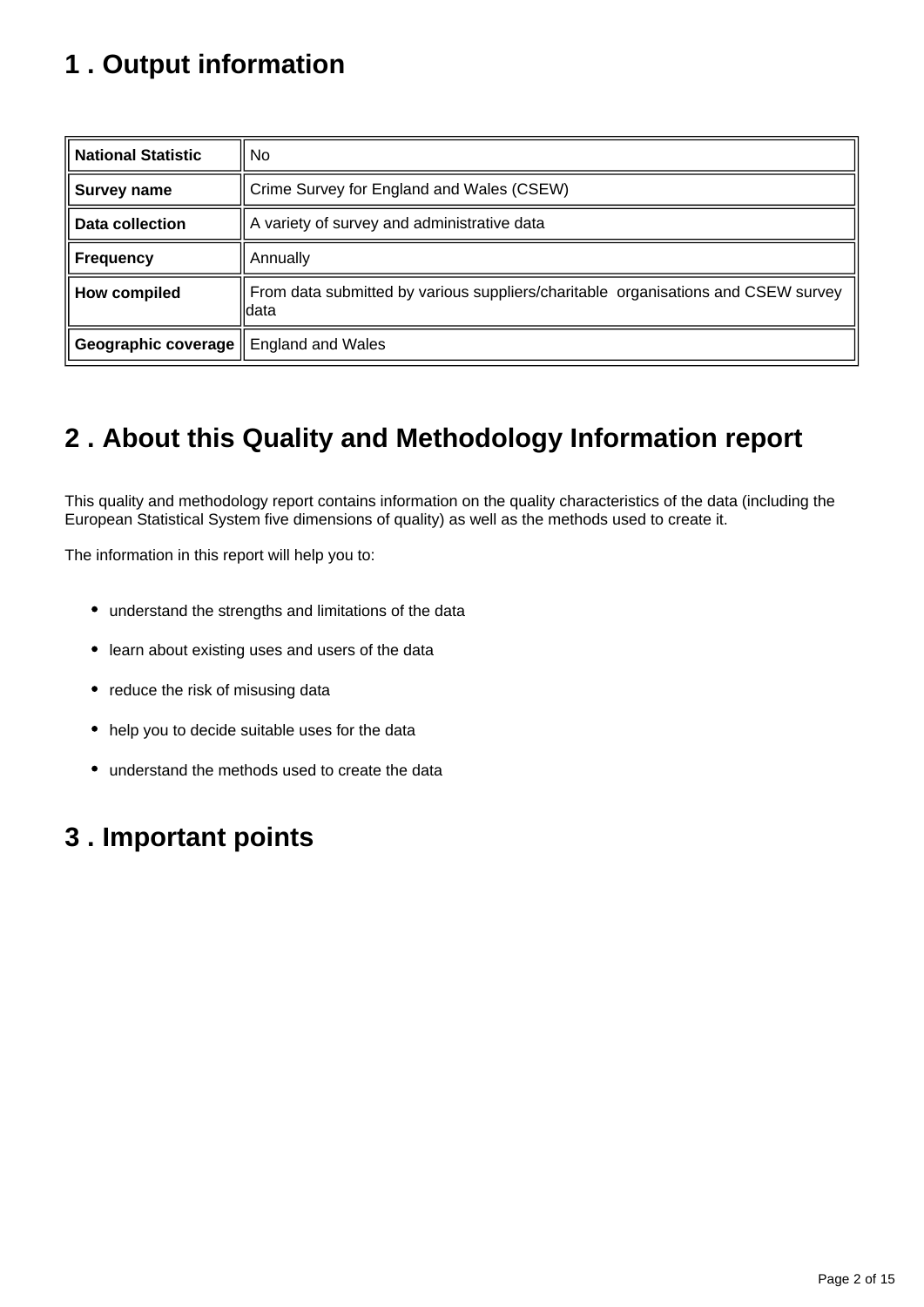- The face-to-face Crime Survey for England and Wales (CSEW) was suspended on 17 March 2020 because of the coronavirus (COVID-19) pandemic. The Telephone-operated Crime Survey for England and Wales (TCSEW) was specifically designed to allow us to continue measuring crime during this period.
- Concerns around confidentiality and respondent safeguarding limited the types of questions asked in the TCSEW, specifically those relating to domestic abuse. As a result, estimates are not available in the TCSEW in relation to the preferred measure of domestic abuse and domestic violence.
- The release on [domestic abuse in England and Wales](https://www.ons.gov.uk/peoplepopulationandcommunity/crimeandjustice/bulletins/domesticabuseinenglandandwalesoverview/latest) includes data on the different stages of the criminal justice process for cases of domestic abuse, and data on service provision for victims of domestic abuse.
- The release includes a number of different data sources to provide a more coherent picture of domestic abuse; it is not possible to directly compare each of the datasets because of differences in timescales and reference periods, and because they do not all count the same thing.
- Caveats are provided throughout to make it clear where a comparison can be made and where it may be more difficult or not possible to directly compare data sources.
- Data from the Crime Survey for England and Wales (CSEW), the Home Office Homicide Index and the Ministry of Justice are classified as [National Statistics.](https://www.statisticsauthority.gov.uk/national-statistician/types-of-official-statistics/)
- Following concerns about the quality and consistency of crime recording practice, police recorded crime data were assessed against the [Code of Practice for Statistics](https://code.statisticsauthority.gov.uk/) and found not to meet the required standard for designation as [National Statistics](https://uksa.statisticsauthority.gov.uk/publication/statistics-on-crime-in-england-and-wales/), therefore, police recorded crime and outcomes data from the Home Office are classified as official statistics.
- All other data included in the release are sourced from administrative datasets that do not fall within the scope of official statistics.

### <span id="page-2-0"></span>**4 . Quality summary**

#### **Overview of the Domestic abuse in England and Wales release**

The release has been produced in response to a recommendation made by Her Majesty's Inspectorate of Constabulary and Fire and Rescue Services (HMICFRS) in their 2015 [progress report \(PDF, 1.5MB\)](http://www.justiceinspectorates.gov.uk/hmic/wp-content/uploads/increasingly-everyones-business-domestic-abuse-progress-report.pdf) on the police response to domestic abuse. It stated that organisations should work together to:

"develop a dataset relating to domestic abuse which will enable more thorough analysis of how domestic abuse is dealt within a force area."

The aim of the release is to bring together data on domestic abuse to provide a clearer understanding of the prevalence of domestic abuse, victim service provision and the criminal justice system's response to both victims and perpetrators. We hope that this will enable appropriate action to be taken to improve victims' experiences, and that knowing appropriate support is available will encourage more victims to report abuse.

The face-to-face Crime Survey for England and Wales (CSEW) was suspended on 17 March 2020 because of the coronavirus (COVID-19) pandemic. The Telephone-operated Crime Survey for England and Wales (TCSEW) was specifically designed to allow us to continue measuring crime during this period. However, concerns around confidentiality and respondent safeguarding limited the types of questions asked in the TCSEW, specifically those relating to domestic abuse. As a result, estimates are not available in the TCSEW in relation to the preferred measure of domestic abuse and domestic violence.

Starting from October 2021 we are reintroducing the face-to-face CSEW. This will enable a return to full topic coverage, including collecting data relating to sexual victimisation and domestic abuse. The success of in-home face-to-face research over the coming months is an unknown. Therefore, the return of the CSEW is being carried out on an experimental basis. TCSEW telephone-based interviewing will continue to operate through the winter months to ensure the continuity of survey estimates during the year ending March 2022.

For Crime Survey for England and Wales (CSEW) data and police recorded crime data, the [Crime Statistics](https://www.ons.gov.uk/peoplepopulationandcommunity/crimeandjustice/methodologies/crimeinenglandandwalesqmi)  [Quality and Methodology Information report](https://www.ons.gov.uk/peoplepopulationandcommunity/crimeandjustice/methodologies/crimeinenglandandwalesqmi) contains important information on: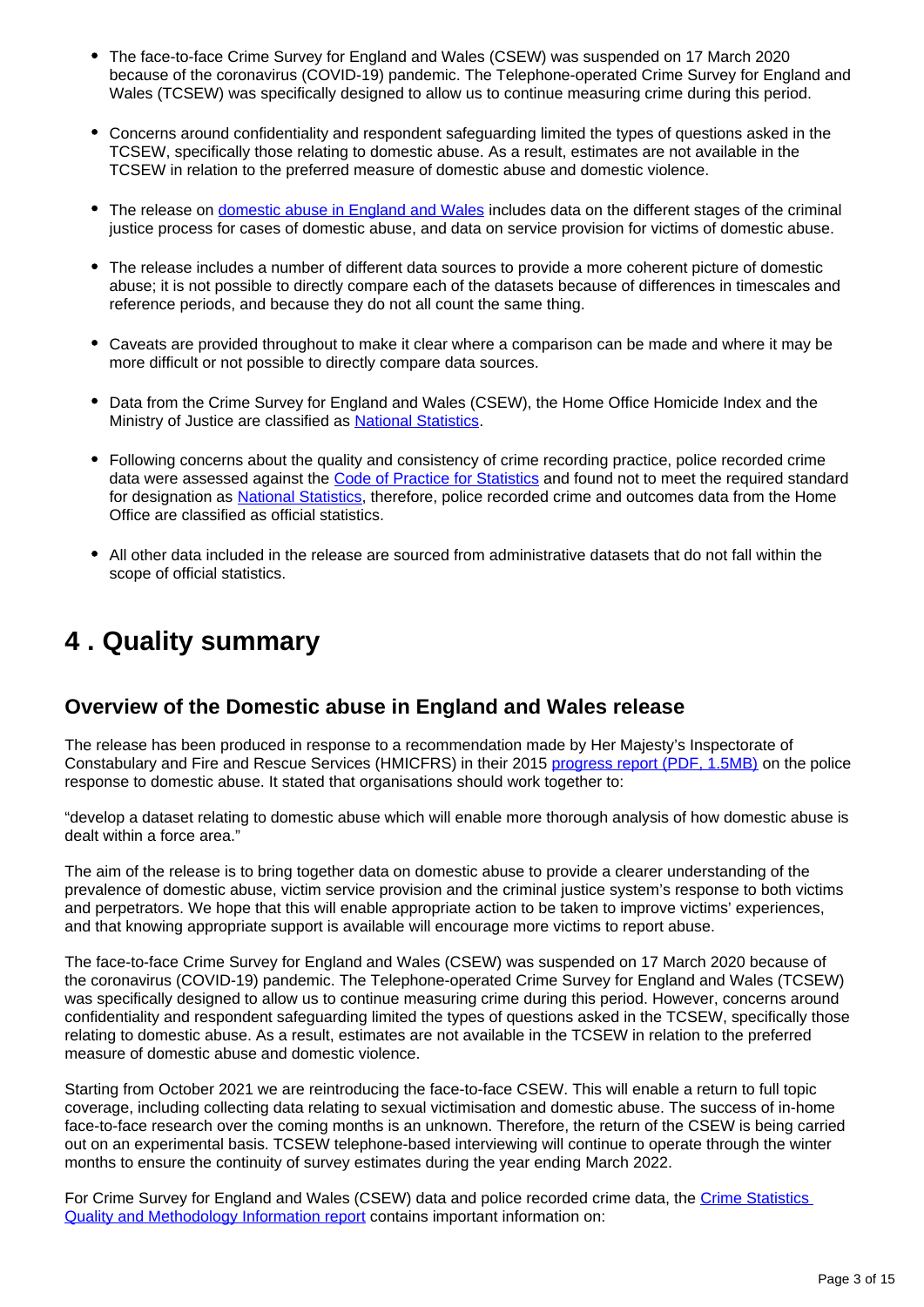- the strengths and limitations of the data and how it compares with related data
- uses and users of the data
- how the output was created
- the quality of the output including the accuracy of the data

#### **Uses and users of the Domestic abuse in England and Wales release**

We publish data on domestic abuse in England and Wales on an annual basis. There is significant interest from a range of users. These include:

- elected national and local representatives (such as MPs, police and crime commissioners and local councillors)
- the Home Office and other government agencies
- police forces
- those delivering support or services to victims of crime
- lobby groups
- journalists
- academic researchers
- teachers
- students

The data can be used for a variety of purposes, including: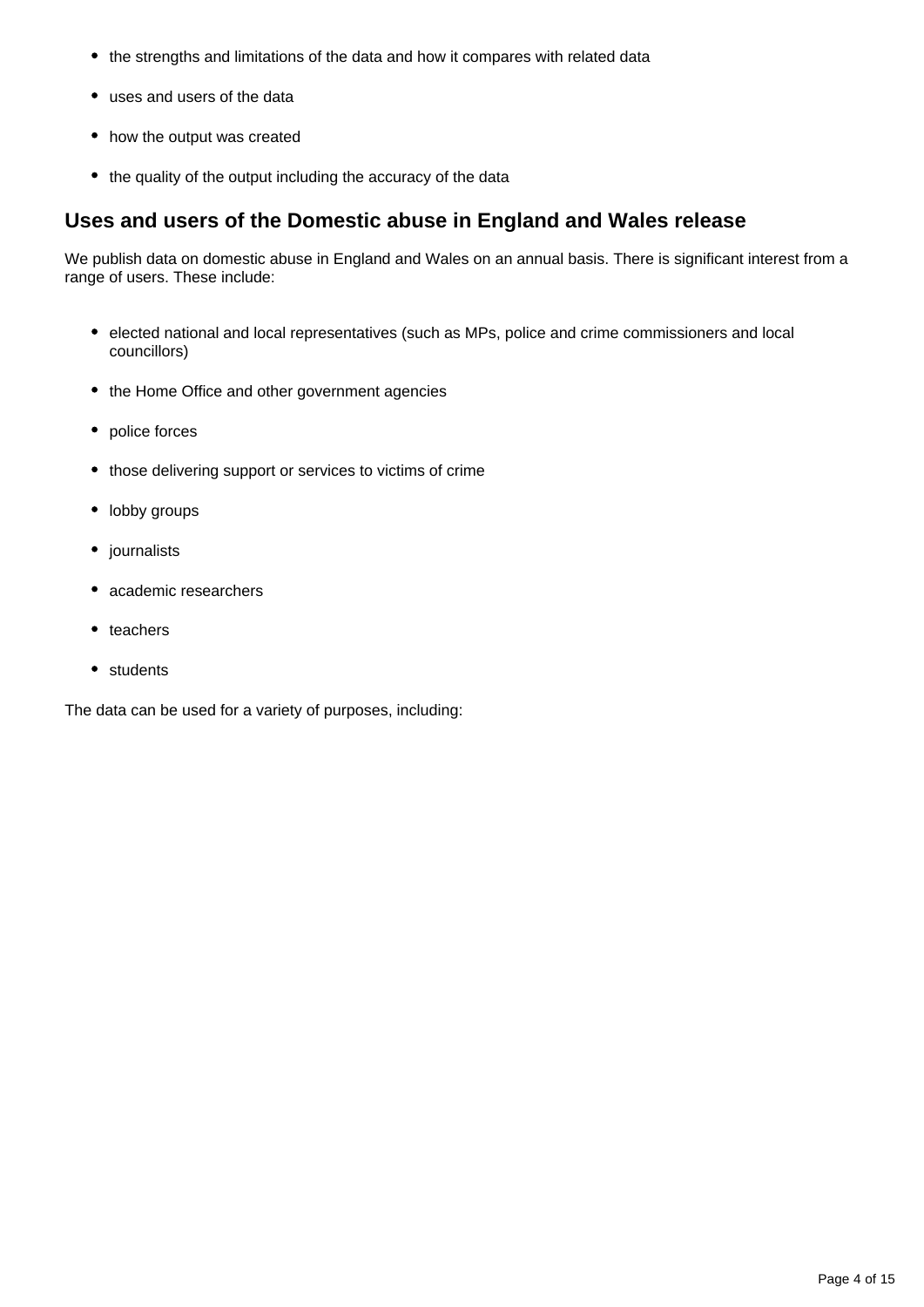- development and monitoring of crime and justice policy
- public safety campaigns
- raising awareness of particular forms of crime
- academic research

Providing breakdowns of victim characteristics allows a greater depth of understanding about domestic abuse.

Table 1 shows the main user groups of domestic abuse statistics and how they use the data provided. The column on the left lists the classes of use identified by the UK Statistics Authority in their monitoring brief, The Use [Made of Official Statistics \(PDF, 125.6KB\).](https://uksa.statisticsauthority.gov.uk/publication/the-use-made-of-official-statistics/) The right column provides more detail on how the data fit that class of use.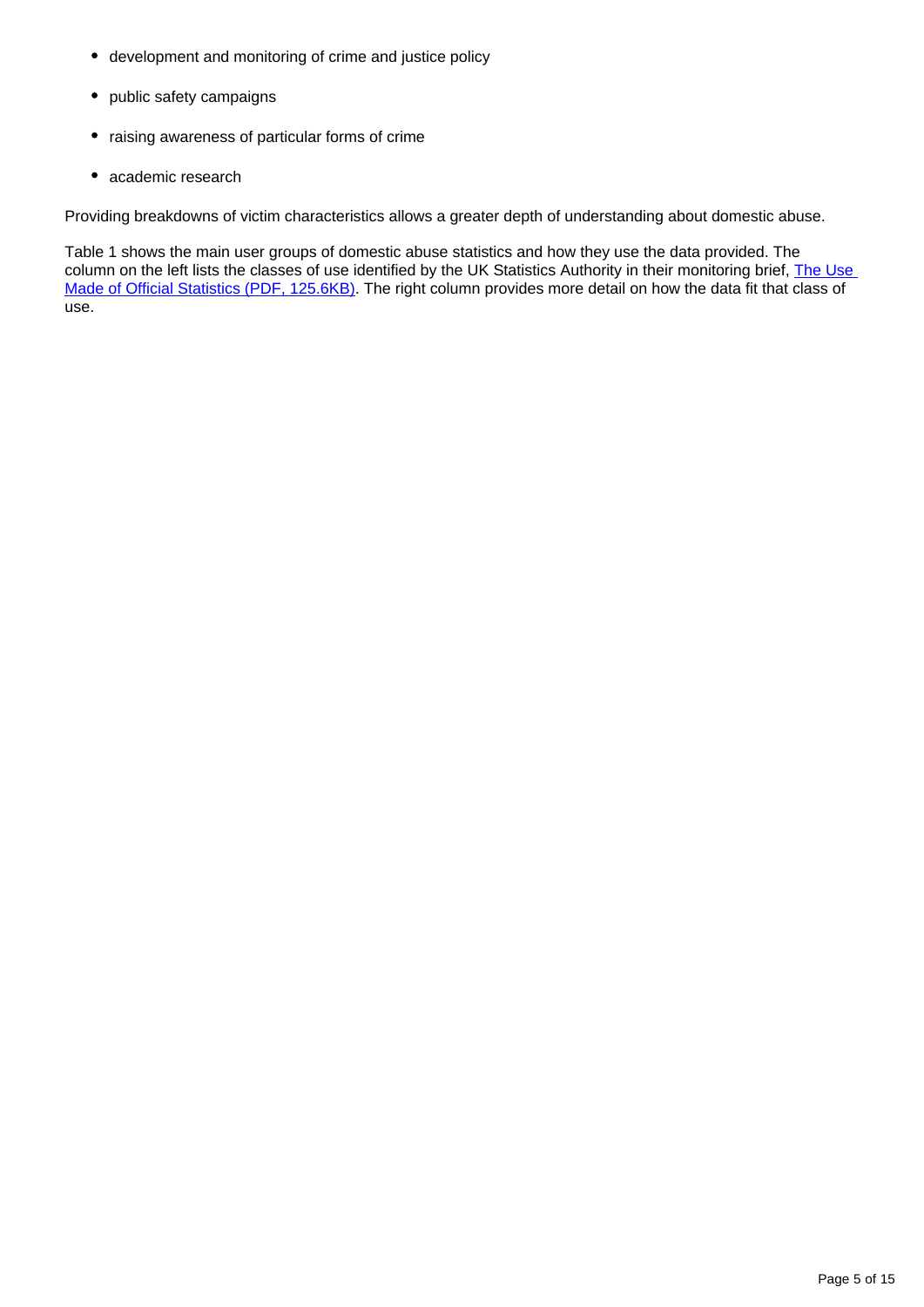| <b>Class</b>                                               | <b>Description</b>                                                                                                                                                                                                                                                                                                                                        |  |  |
|------------------------------------------------------------|-----------------------------------------------------------------------------------------------------------------------------------------------------------------------------------------------------------------------------------------------------------------------------------------------------------------------------------------------------------|--|--|
| Informing the general public's choices                     | Level of crime in England and Wales: the measures published<br>provide insight into the levels and trends of domestic abuse, as well<br>as the number of domestic abuse-related crimes recorded by the<br>police, in England and Wales.                                                                                                                   |  |  |
|                                                            | Further breakdowns, such as by abuse type, region, and<br>characteristics of victims, allow a greater depth of understanding<br>about domestic abuse.                                                                                                                                                                                                     |  |  |
|                                                            | Number of crimes recorded: the number of domestic abuse-related<br>crimes recorded by the police is another important measure of crime.<br>This information can help the public in holding elected representatives<br>to account and in making choices about who they will vote for.                                                                      |  |  |
|                                                            | Supporting victims: bringing together data on domestic abuse<br>covering the different stages of the criminal justice system and<br>service provision for victims can help encourage more victims to<br>report abuse, knowing that there is appropriate support available.                                                                                |  |  |
| Decision making about policies,<br>programmes and projects | Policymaking: data on domestic abuse-related crimes are important in<br>informing government policy making to improve victims' experiences<br>of the criminal justice process.                                                                                                                                                                            |  |  |
|                                                            | Policy monitoring: such data allow the effectiveness of implemented<br>policies relating to crime to be monitored and measured over a period<br>of time.                                                                                                                                                                                                  |  |  |
| Resource allocation                                        | Public sector: data can be used to help determine the allocation of<br>government resources to several organisations. For example, police<br>forces might get more or less funding based on the number of crimes<br>reported in respective police force areas, and grants given to charities<br>based on crime statistics, such as victim support groups. |  |  |
| Informing public marketing campaigns                       | Safety and awareness campaigns: these data can be used to support<br>campaigns that aim to raise awareness of important issues, for<br>example, sexual assault or domestic violence.                                                                                                                                                                      |  |  |
| Supporting third sector activity                           | Lobbying: a range of lobby groups use crime statistics to help raise<br>awareness of issues, such as variations in victimisation by socio-<br>demographic characteristics such as age and sex.                                                                                                                                                            |  |  |
|                                                            | Funding applications: organisations can use crime statistics to bid for<br>funding for projects that aim to raise awareness of and tackle crime<br>problems.                                                                                                                                                                                              |  |  |
| Facilitating academic research                             | Both the CSEW and police recorded crime are core sets of data on<br>the levels and trends of domestic abuse in England and Wales. The<br>annual CSEW dataset is also available as microdata as part of the<br>UK Data Service. As a result, these data are widely used by<br>academics studying topics in this area.                                      |  |  |

### **Strengths and limitations of the Domestic abuse in England and Wales release**

Strengths: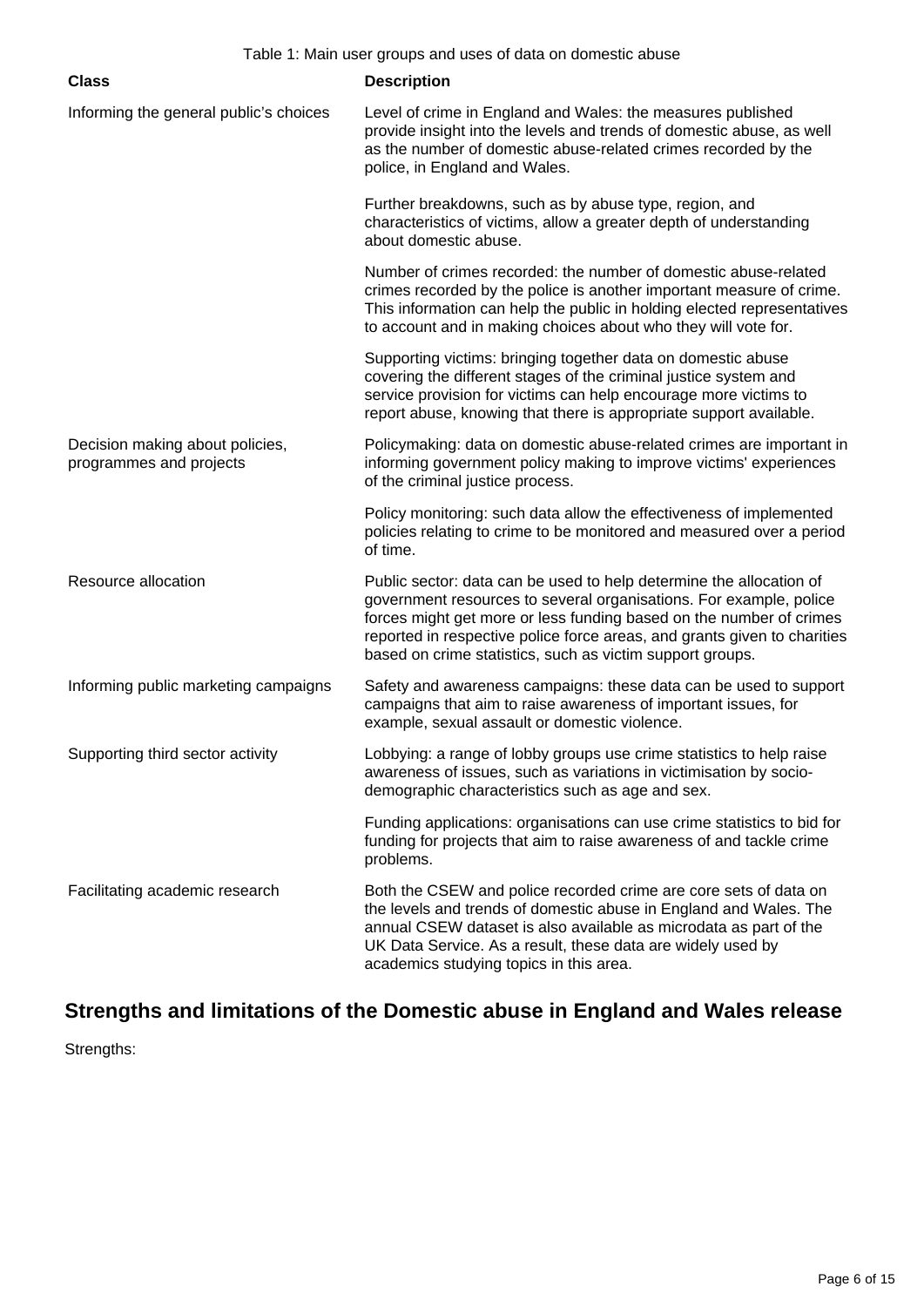- a regular annual release provides timely data to users
- data from different sources can lead to an improved victim experience and an increase in reported abuse
- data provide a clearer understanding of the criminal justice system's response to victims and perpetrators of domestic abuse
- the domestic abuse [data tool](https://www.ons.gov.uk/peoplepopulationandcommunity/crimeandjustice/datasets/domesticabuseinenglandandwalesdatatool) which is published alongside the release allows users to explore data for police force areas in more detail and compare these with similar areas within England and Wales

#### Limitations:

- the Telephone-operated Crime Survey for England and Wales (TCSEW) allowed us to continue measuring crime during the coronavirus (COVID-19) pandemic, but it does not ask questions relating to domestic abuse because of confidentiality and safeguarding concerns. As a result, the Domestic abuse in England [and Wales: November 2021](https://www.ons.gov.uk/peoplepopulationandcommunity/crimeandjustice/bulletins/domesticabuseinenglandandwalesoverview/november2021) release does not include the preferred measure of domestic abuse so only provides a partial picture of domestic abuse
- the different datasets included in the release do not relate to the same cases given the different timescales and reference periods used to collect the data, and do not count the same things; therefore each of the numbers cannot be directly compared
- statistics on domestic abuse are produced separately by a number of different organisations in England and Wales; when taken in isolation, these statistics may not provide the context required by users to enable them to understand the national and local picture of domestic abuse
- data relating to the criminal justice system and specialist domestic abuse services only refer to cases of domestic abuse that become visible to the police and services; cases that enter the criminal justice system may drop out at any stage of the process

#### **Improvements to the Domestic abuse in England and Wales release**

As part of ongoing work to improve our publications, the format of the domestic abuse release was changed in 2019. The commentary on topics covered in the [previous domestic abuse in England and Wales](https://www.ons.gov.uk/peoplepopulationandcommunity/crimeandjustice/bulletins/domesticabuseinenglandandwales/yearendingmarch2018) publication is now split into a number of separate releases. These can all be found linked from the Domestic abuse in England [and Wales overview](https://www.ons.gov.uk/peoplepopulationandcommunity/crimeandjustice/bulletins/domesticabuseinenglandandwalesoverview/november2021) release page.

Future development will continue to fill gaps in domestic abuse data by looking at new data sources to create a more comprehensive resource for users. Additionally, the measure of domestic abuse in the Crime Survey for England and Wales will be developed to better reflect lived experiences of domestic abuse victims.

## <span id="page-6-0"></span>**5 . Quality characteristics of the Domestic abuse in England and Wales release**

#### **Relevance**

The data collated within this release provide a clearer understanding of the prevalence of domestic abuse, victim characteristics and the criminal justice system's response to both victims and perpetrators of domestic abuse. It is hoped that this understanding will lead to better support for abuse victims and an increased willingness of victims to report their experiences.

Data on domestic abuse in England and Wales receive significant interest from a range of users. The release supports the [UN 16 Days of Activism against Gender-Based Violence Campaign](https://www.unwomen.org/en/what-we-do/ending-violence-against-women/take-action/16-days-of-activism) and the statistics are used to monitor progress towards the [Sustainable Development Goals \(SDGs\).](https://sustainabledevelopment-uk.github.io/)

See the [Uses and users of the domestic abuse in England and Wales release](https://www.ons.gov.uk/peoplepopulationandcommunity/crimeandjustice/methodologies/domesticabuseqmi#quality-summary) in Section 4 for more information.

An interactive domestic abuse [data tool](https://www.ons.gov.uk/peoplepopulationandcommunity/crimeandjustice/datasets/domesticabuseinenglandandwalesdatatool) published alongside the release allows users to explore data for police force areas in more detail and compare these with similar areas within England and Wales.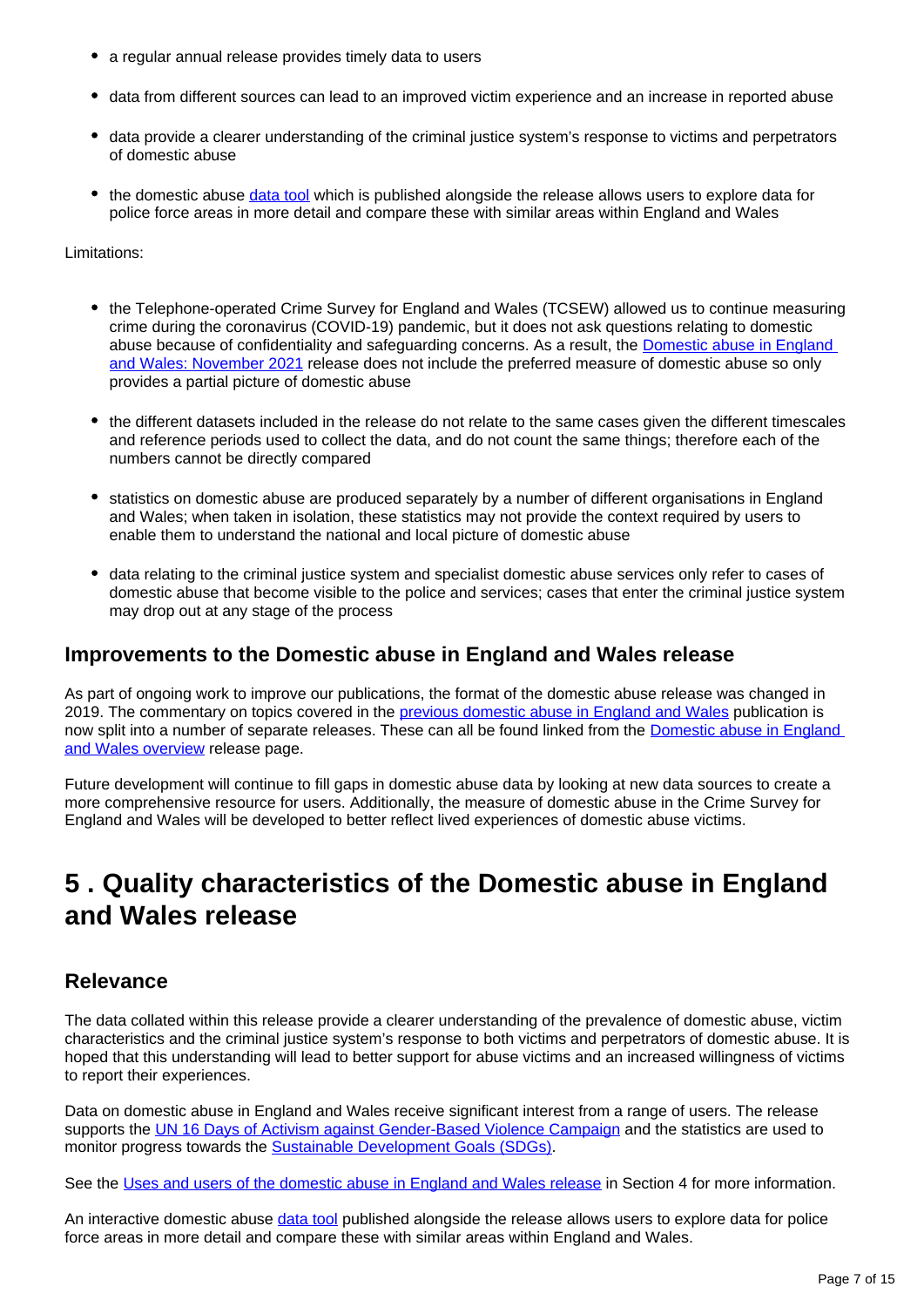### **Accuracy and reliability**

The release includes data from a number of data sources, the majority of which are based on administrative records.

More information on the accuracy of each of the data sources is given in the [Main data sources and their](https://www.ons.gov.uk/peoplepopulationandcommunity/crimeandjustice/methodologies/domesticabuseqmi#methods-used-to-produce-the-domestic-abuse-in-england-and-wales-release)  [accuracy section.](https://www.ons.gov.uk/peoplepopulationandcommunity/crimeandjustice/methodologies/domesticabuseqmi#methods-used-to-produce-the-domestic-abuse-in-england-and-wales-release)

Data relating to the criminal justice system and specialist domestic abuse services only refer to cases of domestic abuse that become visible to the police and services; cases that enter the criminal justice system may drop out at any stage of the process.

Since the Crime Survey for England and Wales (CSEW) was suspended in March 2020 the Telephone-operated Crime Survey for England and Wales (TCSEW) was designed to allow us to continue measuring crime during the coronavirus (COVID-19) pandemic. However, concerns around confidentiality and respondent safeguarding limited the types of questions asked in the TCSEW, specifically those relating to domestic abuse. As a result, estimates are not available in the TCSEW in relation to the preferred measure of domestic abuse and domestic violence, so this release only provides a partial picture of domestic abuse.

For more detail on the accuracy and reliability of the data from the CSEW see the [Crime in England and Wales](https://www.ons.gov.uk/peoplepopulationandcommunity/crimeandjustice/methodologies/crimeinenglandandwalesqmi)  [QMI.](https://www.ons.gov.uk/peoplepopulationandcommunity/crimeandjustice/methodologies/crimeinenglandandwalesqmi)

#### **Coherence and comparability**

The data included in the release come from several sources, so direct comparisons cannot be made between figures. This is because the way organisations collect data on domestic abuse can differ on timescales, reference periods and on methods of identification. They also do not count the same things; for example, some record the number of victims or defendants, while others record the number of incidents or offences that occurred.

These factors, together with the time lag between the stages in the criminal justice process, mean that each part of the release does not refer to the same cohort of cases and so comparisons cannot be made across sections. For example, a case reported to the police in one year may not appear with an outcome after investigation until the next year. Or a case with a prosecution outcome in one year may have been initially reported to the police in a previous year.

For most data sources, comparisons can be made over time. However, domestic abuse-related crimes recorded by the police can be affected by changes in levels of reporting to the police or police recording practices. Comparisons of these data over time need to take account of the introduction of new legislation and changes to the Home Office Counting Rules, which will subsequently impact on the volume of cases passing through the criminal justice system.

### **Concepts and definitions**

Domestic abuse is not limited to physical violence. It can include repeated patterns of abusive behaviour to maintain power and control in a relationship. The [Domestic Abuse Act 2021](https://www.legislation.gov.uk/ukpga/2021/17) defines domestic abuse as any incident or pattern of incidents between those aged over 16 years who:

- are a partner
- are an ex-partner
- are a relative
- have, or there has been a time when they each have had, a parental relationship in relation to the same child

The Domestic Abuse Act 2021 outlines the following behaviours as abuse: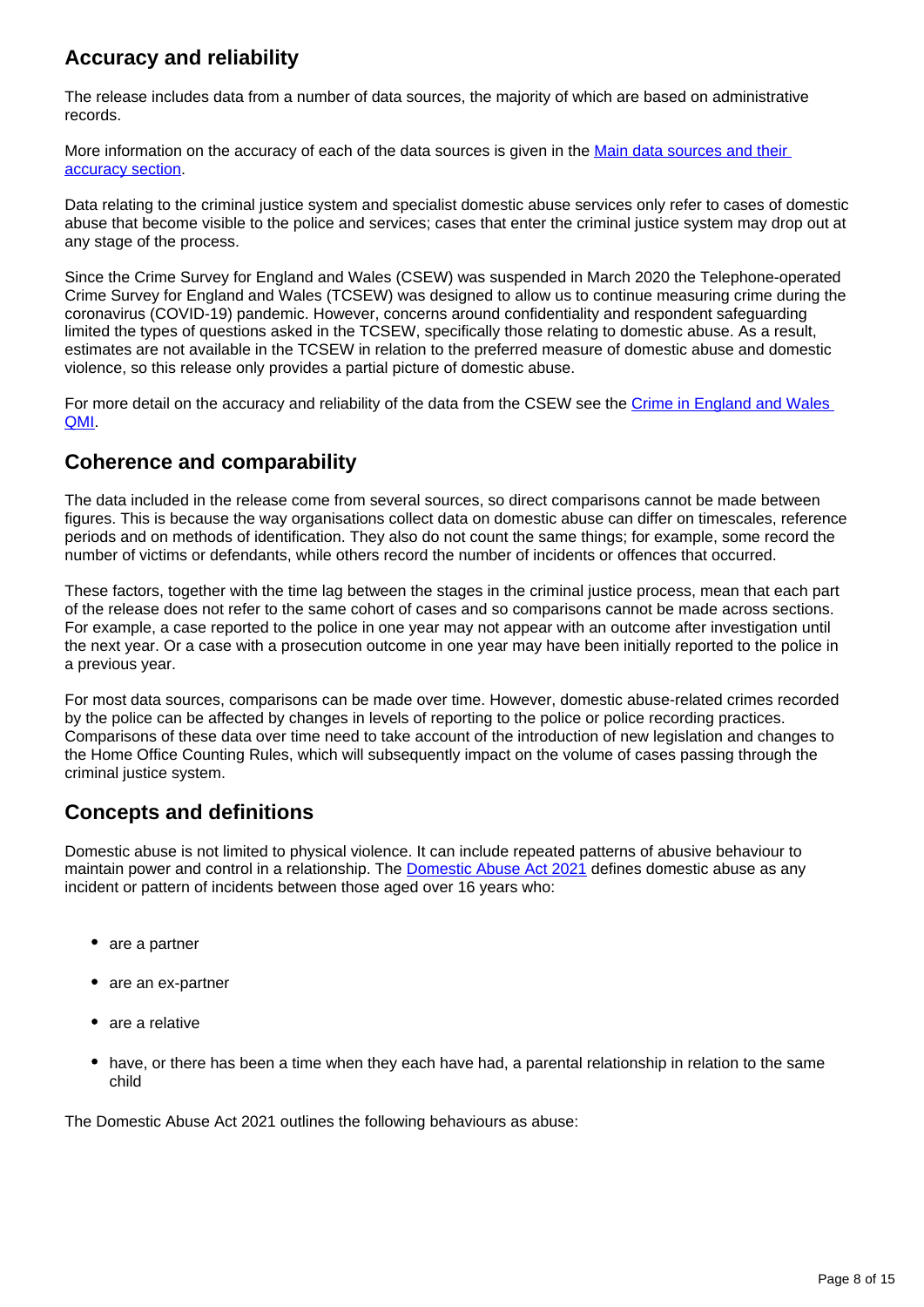- physical or sexual abuse
- violent or threatening behaviour
- controlling or coercive behaviour
- economic abuse
- psychological, emotional, or other abuse

The Domestic Abuse Act 2021 recognises children under the age of 18 years who see, or hear, or experience the effects of the abuse, as a victim of domestic abuse if they are related or have a parental relationship to the adult victim or perpetrator of the abuse.

### **Geography**

Data on domestic abuse are available at national level for England and Wales. Some datasets are also available at regional and police force area level.

### **Accessibility and clarity**

Our recommended format for accessible content is a combination of HTML web pages for narrative, charts and graphs, with data being provided in usable formats such as CSV and Excel. Our website also offers users the option to download the narrative in PDF format. In some instances, other software may be used, or may be available on request. Available formats for content published on our website, but not produced by us, or referenced on our website but stored elsewhere, may vary. For further information, contact Meghan Elkin via email at *[crimestatistics@ons.gov.uk](mailto:crimestatistics@ons.gov.uk).* 

For information regarding conditions of access to data:

- [terms and conditions \(for data on the website\)](http://www.ons.gov.uk/help/termsandconditions)
- [accessibility](http://www.ons.gov.uk/help/accessibility)

#### **Timeliness and punctuality**

The [Domestic abuse in England and Wales release](https://www.ons.gov.uk/peoplepopulationandcommunity/crimeandjustice/bulletins/domesticabuseinenglandandwalesoverview/latest) is published on an annual basis. The data included in the release are the latest available at the time of publishing. Information on the time period of each of the data sources included in the release is given in the [Main data sources and their accuracy section](https://www.ons.gov.uk/peoplepopulationandcommunity/crimeandjustice/methodologies/domesticabuseqmi#methods-used-to-produce-the-domestic-abuse-in-england-and-wales-release).

#### **Notes for: Quality characteristics of the Domestic abuse in England and Wales data**

- 1. Controlling behaviour is a range of acts designed to make a person subordinate and/or dependent by isolating them from sources of support, exploiting their resources and capacities for personal gain, depriving them of the means needed for independence, resistance and escape and regulating their everyday behaviour.
- 2. Coercive behaviour is an act or a pattern of acts of assault, threats, humiliation and intimidation or other abuse that is used to harm, punish, or frighten their victim.

## <span id="page-8-0"></span>**6 . Methods used to produce the Domestic abuse in England and Wales release**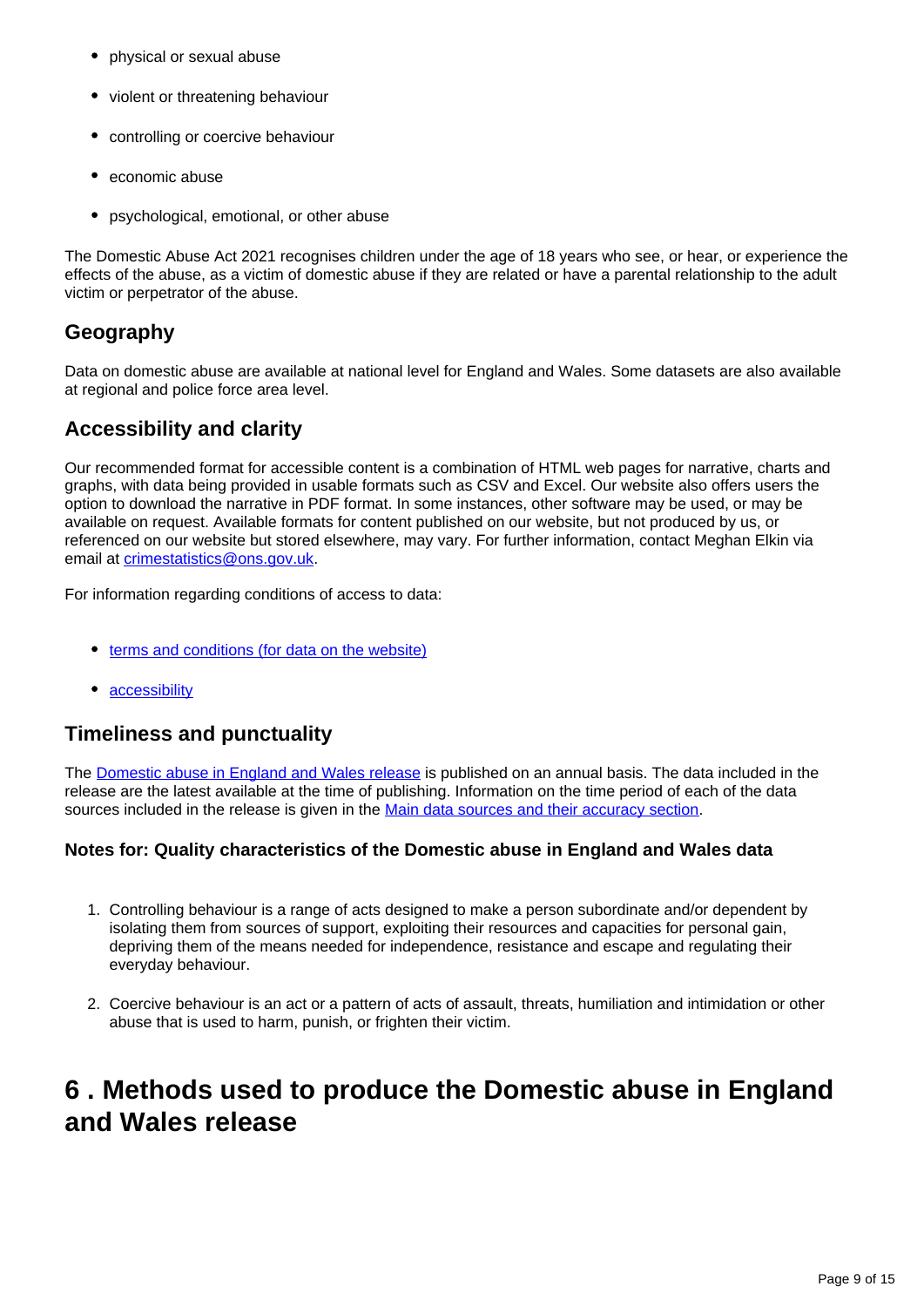### **Main data sources and their accuracy**

Statistics on domestic abuse are produced separately by several different organisations in England and Wales. When taken in isolation, these statistics may not provide the context required by users to enable them to understand the national and local picture of domestic abuse. This release brings together the data sources outlined in the Table 2.

Previous [domestic abuse in England and Wales releases](https://www.ons.gov.uk/peoplepopulationandcommunity/crimeandjustice/bulletins/domesticabuseinenglandandwalesoverview/november2020#domestic-abuse-in-england-and-wales-data) include analysis of data from the Crime Survey for England and Wales (CSEW). This covers adults aged 16 to 74 years who are resident in households in England and Wales and who completed the self-completion section of CSEW on domestic abuse, sexual assault, and stalking.

The face-to-face Crime Survey for England and Wales (CSEW) was suspended on 17 March 2020 because of the coronavirus (COVID-19) pandemic. The Telephone CSEW was specifically designed to allow us to continue measuring crime during this period. However, concerns around confidentiality and respondent safeguarding limit the types of questions asked in the TCSEW, specifically those relating to domestic abuse. As a result, estimates are not available in the TCSEW in relation to the preferred measure of domestic abuse.

Our [Crime Statistics Quality and Methodology Information report](https://www.ons.gov.uk/peoplepopulationandcommunity/crimeandjustice/methodologies/crimeinenglandandwalesqmi) contains further information on the TCSEW.

Table 2: Data sources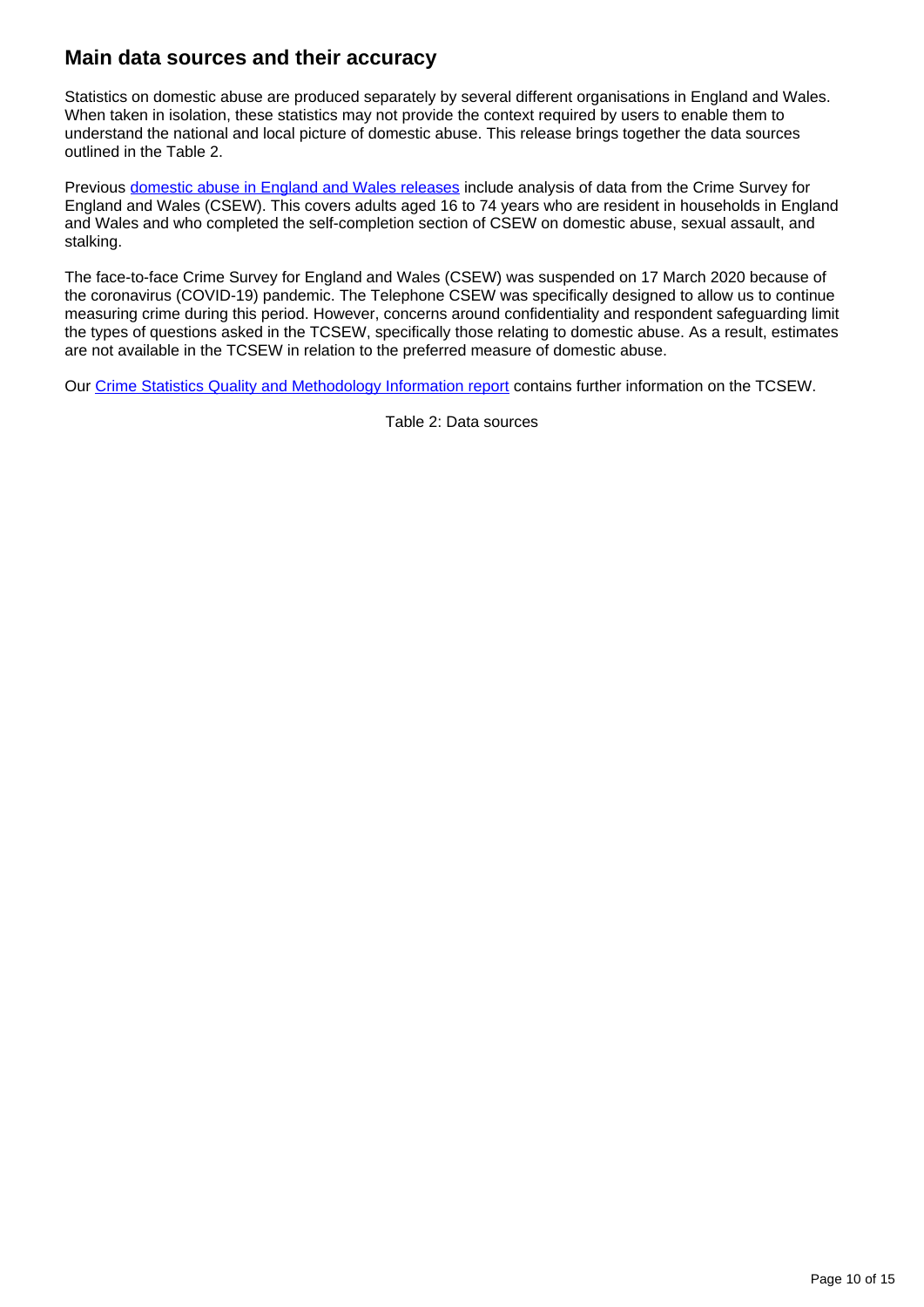| Data<br>supplier                            | Data                                                    | <b>Time</b><br>period                                              | Geography            | <b>Important points</b>                                                                                                                                                                                                                                                                                                                                                                                                                                                                                                                                                                                                   |
|---------------------------------------------|---------------------------------------------------------|--------------------------------------------------------------------|----------------------|---------------------------------------------------------------------------------------------------------------------------------------------------------------------------------------------------------------------------------------------------------------------------------------------------------------------------------------------------------------------------------------------------------------------------------------------------------------------------------------------------------------------------------------------------------------------------------------------------------------------------|
| Office for<br>National<br><b>Statistics</b> | Crime Survey for Year<br>England and<br>Wales (CSEW)    | ending<br>March 2020                                               | England and<br>Wales | Analysis presented in the release covers adults<br>aged 16 to 74 years who are resident in<br>households in England and Wales and who<br>completed the self-completion section of CSEW<br>on domestic abuse, sexual assault and stalking.                                                                                                                                                                                                                                                                                                                                                                                 |
| Home Office                                 | Police Incident<br>data Police<br><b>Recorded Crime</b> | Year<br>ending<br>March 2021                                       | England and<br>Wales | Data on crimes recorded by the police that were<br>identified as domestic abuse-related have been<br>collected since April 2015. This includes data on<br>domestic abuse-related stalking and harassment<br>and coercive and controlling behaviour, which<br>became an offence on 29 December 2015.<br>Incidents refer to domestic abuse-related<br>incidents that did not get recorded as a crime.                                                                                                                                                                                                                       |
| Home Office                                 | Police Outcomes Year<br>data                            | ending<br>March 2021                                               | England and<br>Wales | Collected through the Home Office Data Hub, a<br>record-level crime system, which police forces<br>have been progressively switching over to.                                                                                                                                                                                                                                                                                                                                                                                                                                                                             |
| Home Office                                 | Home Office<br>Homicide Index                           | Year<br>ending<br>March<br>2018 to<br>year<br>ending<br>March 2020 | England and<br>Wales | The Home Office Homicide Index is continually<br>updated with revised information from the police<br>as investigations continue and as cases are heard<br>by the courts; the version used for analysis does<br>not accept updates after it is "frozen" to ensure<br>the data do not change during the analysis period.<br>Analysis combines data for a three-year period<br>due to year-to-year variability in the volume of<br>homicides recorded.                                                                                                                                                                       |
| Crown<br>Prosecution<br>Service<br>(CPS)    | Referrals,<br>prosecutions and ending<br>convictions    | Year<br>March 2021                                                 | England and<br>Wales | A domestic abuse flag may be applied at the<br>beginning of a case, or applied later in the<br>prosecution process if a domestic abuse<br>relationship becomes apparent. Due to a time lag<br>between each stage of the criminal justice<br>process, data for referrals, prosecutions and<br>convictions may not refer to the same cohort of<br>cases. CPS data include adult and child<br>defendant and victim data and therefore do not<br>strictly align with the government definition of<br>domestic abuse, which only applies to those<br>cases where both the victim and perpetrator are<br>aged 16 years or over. |
| Crown<br>Prosecution<br>Service<br>(CPS)    | Coercive and<br>controlling<br>behaviour data           | Year<br>ending<br>March 2021                                       | England and<br>Wales | Data relate to the number of offences of coercive<br>and controlling behaviour recorded in magistrates'<br>courts, in which a prosecution commenced, as<br>recorded on the CPS case management system.                                                                                                                                                                                                                                                                                                                                                                                                                    |
| Crown<br>Prosecution<br>Service<br>(CPS)    | Domestic abuse-<br>related stalking<br>and harassment   | Year<br>ending<br>March 2021                                       | England and<br>Wales | Data relate to the number of domestic abuse-<br>related stalking and harassment offences<br>recorded in magistrates' courts, in which a<br>prosecution commenced, as recorded on the CPS<br>case management system.                                                                                                                                                                                                                                                                                                                                                                                                       |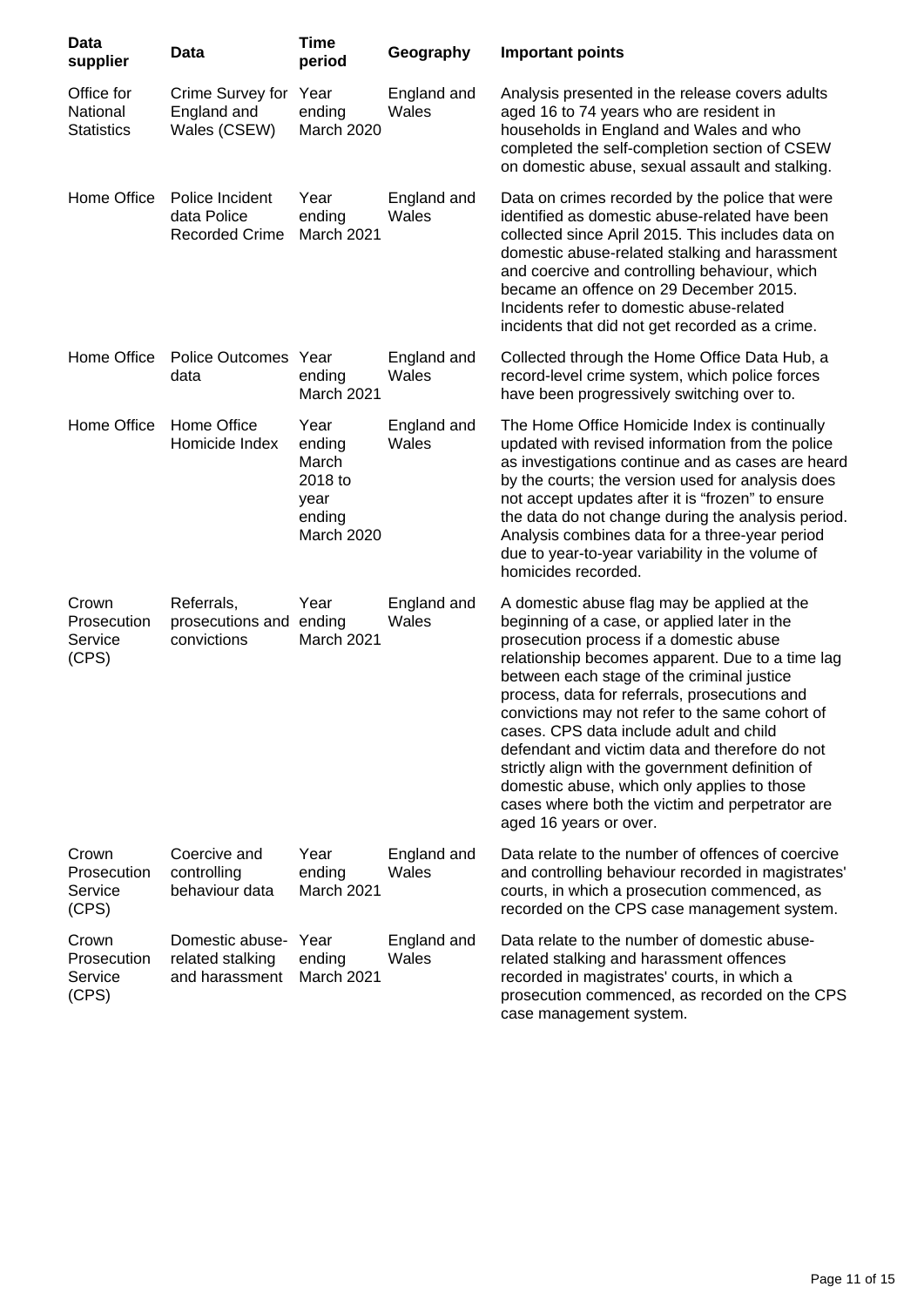| Her Majesty'<br>s<br>Inspectorate<br>οf<br>Constabulary<br>and Fire &<br>Rescue<br><b>Services</b><br>(HMICFRS) | Arrests, bails,<br>voluntary<br>attendance, child<br>protection<br>referrals,<br>domestic<br>violence<br>disclosures,<br>domestic<br>violence<br>protection orders<br>and notices | Year<br>ending<br>March 2021                                       | England and<br>Wales | Data from HMICFRS are collected for the<br>purposes of inspection. Not all police forces could<br>provide data on each variable to HMICFRS.<br>Calculations for England and Wales are based on<br>those forces that could provide data.                                                                                                                                                                                                                 |
|-----------------------------------------------------------------------------------------------------------------|-----------------------------------------------------------------------------------------------------------------------------------------------------------------------------------|--------------------------------------------------------------------|----------------------|---------------------------------------------------------------------------------------------------------------------------------------------------------------------------------------------------------------------------------------------------------------------------------------------------------------------------------------------------------------------------------------------------------------------------------------------------------|
| Ministry of<br>Justice (MoJ)                                                                                    | Coercive and<br>controlling<br>behaviour data                                                                                                                                     | Year<br>ending<br>December<br>2020                                 | England and<br>Wales | MoJ data cover a different time period to CPS<br>data on coercive and controlling behaviour.                                                                                                                                                                                                                                                                                                                                                            |
| Ministry of<br>Justice (MoJ)                                                                                    | Domestic<br>violence remedy<br>orders                                                                                                                                             | Year<br>ending<br>March 2021                                       | England and<br>Wales | Two types of domestic violence remedy order can<br>be granted by the family courts $-$ a non-<br>molestation order and an occupation order.                                                                                                                                                                                                                                                                                                             |
| SafeLives                                                                                                       | Multi-agency risk Year<br>assessment<br>conferences<br>(MARACs)                                                                                                                   | ending<br>March<br>2019 to<br>year<br>ending<br>March 2021         | England and<br>Wales | A MARAC is a meeting where information is<br>shared on the highest risk domestic abuse cases<br>between representatives of local police, health,<br>child protection, housing practitioners,<br>independent domestic violence advisors (IDVAs),<br>probation and other specialists from the statutory<br>and voluntary sectors. Data are based on 247<br>MARACs in England and Wales in the year<br>ending March 2021.                                  |
| SafeLives                                                                                                       | Independent<br>Domestic<br>Violence<br>Advisors (IDVAs)                                                                                                                           | Year<br>ending<br>March<br>2016 to<br>year<br>ending<br>March 2021 | England and<br>Wales | SafeLives operate a specialist outcomes<br>measurement programme, Insights, which is a<br>tool that allows for the collection and analysis of<br>frontline support information. IDVAs complete an<br>Insights form throughout the support period.<br>Insights data for the year ending March 2020<br>include cases captured at intake and exit of the<br>IDVA service, as well as cases where there was a<br>criminal justice outcome.                  |
|                                                                                                                 |                                                                                                                                                                                   |                                                                    |                      | From 2014 to 2019 SafeLives has also counted<br>the number of IDVAs, through their Domestic<br>Abuse Practitioner Survey, to identify how many<br>IDVAs are supporting victims and survivors of<br>domestic abuse across England and Wales. This<br>survey did not run in 2020.                                                                                                                                                                         |
| Women's Aid Routes to<br>Federation of Support<br>England and<br>Welsh<br>Women's Aid                           |                                                                                                                                                                                   | 2010 to<br>2021 for<br>England,<br>2017 to<br>2020 for<br>Wales    | England and<br>Wales | A UK-wide online database, which contains<br>information about domestic abuse and other<br>violence against women services, which are<br>available for women and children throughout the<br>UK; the database is representative of all domestic<br>abuse services for women. Provides snapshot<br>figures gathered on one day each year on the<br>different types of domestic abuse services and<br>refuge bed spaces available in England and<br>Wales. |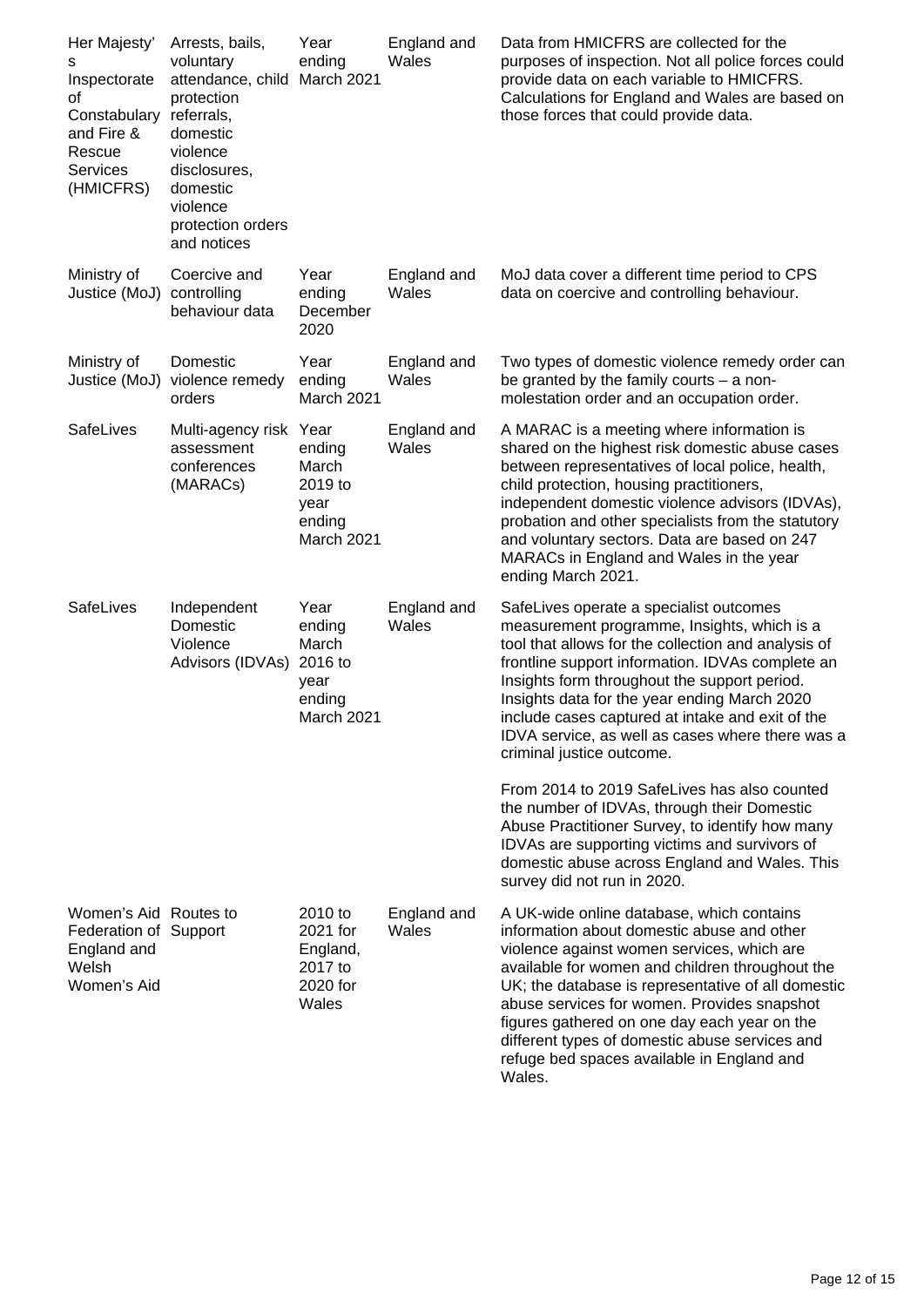| Women's Aid Women's Aid<br>England | Federation of Annual Survey<br>(pre year ending<br>March 2021)<br>On Track<br>National data<br>(from year<br>ending March<br>2021) | Year<br>ending<br>March<br>2017 to<br>year<br>ending<br>March<br>2020<br>(Annual<br>survey)<br>Year<br>ending<br>March<br>2021 (On<br><b>Track</b><br>National<br>data) | England              | The annual survey is distributed to all domestic<br>abuse services for female victims in England<br>listed on the Routes to Support database,<br>comprising both refuge services and community-<br>based services. Questions covered the previous<br>financial year and a census day and week.<br>On Track is designed to create a live, sector-wide,<br>national dataset providing evidence of survivor<br>needs, support delivered and service outcomes. |
|------------------------------------|------------------------------------------------------------------------------------------------------------------------------------|-------------------------------------------------------------------------------------------------------------------------------------------------------------------------|----------------------|------------------------------------------------------------------------------------------------------------------------------------------------------------------------------------------------------------------------------------------------------------------------------------------------------------------------------------------------------------------------------------------------------------------------------------------------------------|
| Refuge                             | National<br>domestic abuse<br>helpline                                                                                             | Year<br>ending<br>March<br>2018 to<br>year<br>ending<br>March 2021                                                                                                      | England              | A national service for women experiencing<br>domestic violence, their family, friends, colleagues<br>and others calling on their behalf.                                                                                                                                                                                                                                                                                                                   |
| Welsh<br>Women's Aid               | Data collection<br>on refuge and<br>community-<br>based services                                                                   | Year<br>ending<br>March<br>2016 to<br>year<br>ending<br>March 2021                                                                                                      | Wales                | A separate data collection covering domestic<br>abuse service provision in Wales; data for the<br>year ending March 2021 include information from<br>organisations running specialist domestic abuse<br>services offering refuge-based support, floating<br>support services and community outreach<br>services. Welsh Women's Aid also collect some<br>data on referrals of men and children.                                                             |
| Welsh<br>Women's Aid helpline      | Live fear free                                                                                                                     | Year<br>ending<br>March<br>2018 to<br>year<br>ending<br>March 2021                                                                                                      | Wales                | A helpline for those suffering with domestic abuse<br>and sexual violence.                                                                                                                                                                                                                                                                                                                                                                                 |
| Suzy<br>Lamplugh<br>Trust          | <b>National Stalking</b><br>Helpline                                                                                               | Year<br>ending<br>March<br>2017 to<br>year<br>ending<br>March 2021                                                                                                      | England and<br>Wales | The helpline provides advice and guidance to<br>individuals experiencing stalking, their family or<br>friends, and professionals supporting them and is<br>run by the Suzy Lamplugh Trust.                                                                                                                                                                                                                                                                 |
| Victim<br>Support                  | Independent<br>Domestic<br>Violence<br>Advisors (IDVAs) 2016 to                                                                    | Year<br>ending<br>March<br>year<br>ending<br>March 2021                                                                                                                 | England and<br>Wales | Victim Support is one of the largest single IDVA<br>providers in England and Wales and also collate<br>data on IDVA service provision.                                                                                                                                                                                                                                                                                                                     |
| Victim<br>Support                  | Multi-crime<br>services                                                                                                            | Year<br>ending<br>March<br>2016 to<br>year<br>ending<br>March 2021                                                                                                      | England and<br>Wales | Victim Support run multi-crime services that pick<br>up lower risk level domestic abuse cases and<br>cases where victims do not wish to engage with<br>specialist organisations. Data on multi-crime<br>service cases identified as domestic abuse are<br>collated by Victim Support.                                                                                                                                                                      |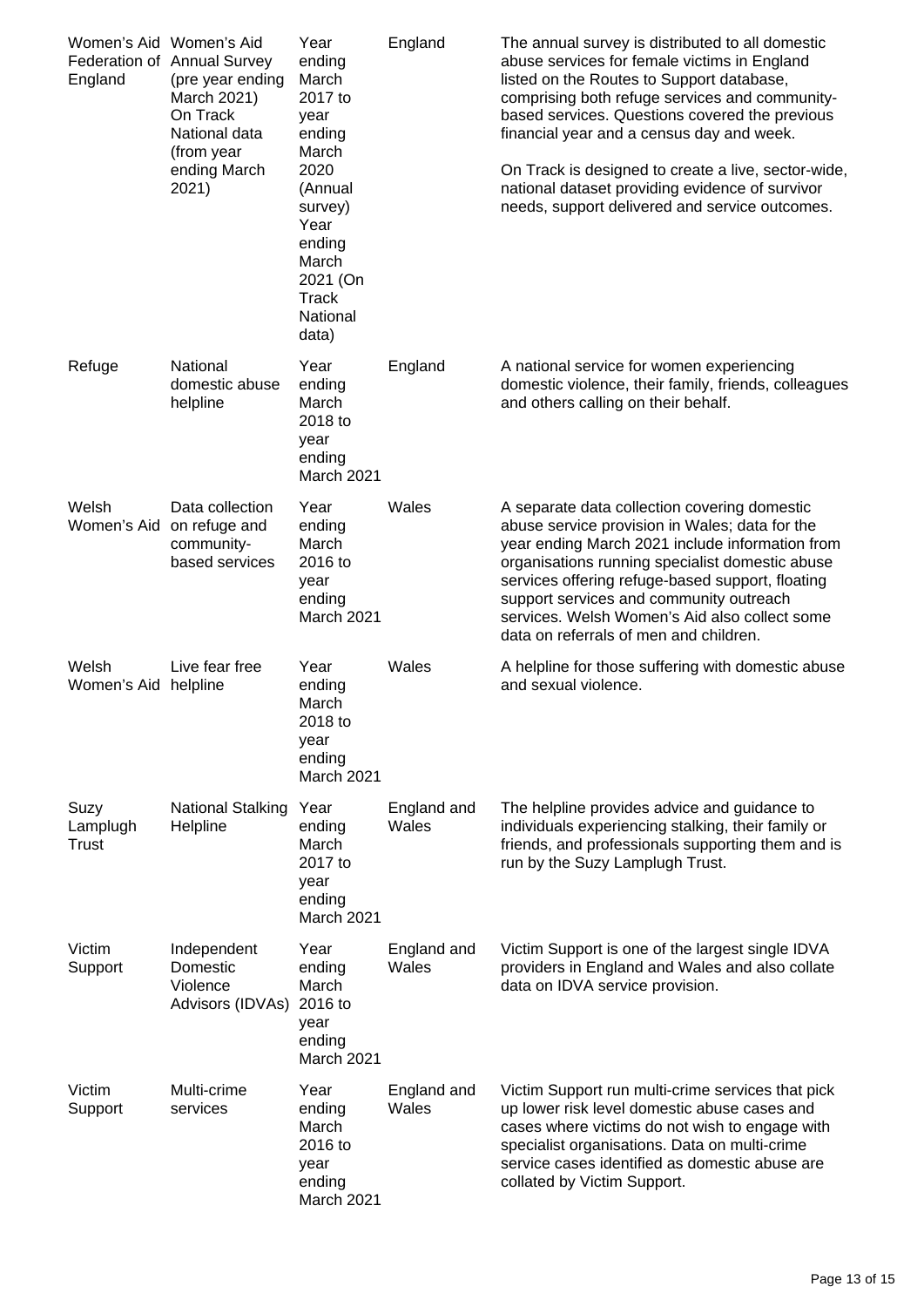| ManKind<br>Initiative | ManKind<br>Initiative helpline                           | Year<br>ending<br>March<br>2017 to<br>vear<br>ending<br>March 2021 | England and<br>Wales | The ManKind Initiative operates a confidential<br>helpline available for all men across the UK<br>suffering from domestic violence or domestic<br>abuse by their current or former wife or partner<br>(including same-sex partner). |
|-----------------------|----------------------------------------------------------|--------------------------------------------------------------------|----------------------|-------------------------------------------------------------------------------------------------------------------------------------------------------------------------------------------------------------------------------------|
| ManKind<br>Initiative | Domestic abuse<br>services<br>supporting male<br>victims | March<br>$2019$ to<br>March 2021                                   | England and<br>Wales | The ManKind Initiative maintain a service<br>directory which covers providers of services for<br>men. The majority of these services offer support<br>to women as well as men.                                                      |

Source: Office for National Statistics

#### **How we analyse and quality assure the data**

The face-to-face Crime Survey for England and Wales (CSEW) was suspended on 17 March 2020 because of the coronavirus (COVID-19) pandemic. The Telephone-operated Crime Survey for England and Wales (TCSEW) was specifically designed to allow us to continue measuring crime during this period. However, concerns around confidentiality and respondent safeguarding limited the types of questions asked in the TCSEW, specifically those relating to domestic abuse.

In years prior to 2021, several methods were used to ensure the quality of the Crime Survey for England and Wales (CSEW) data collection operation by both Kantar Public, the survey contractor, and the Office for National Statistics (ONS). Kantar Public has robust quality management systems in place, which are formally accredited, and endorsed and supported at a corporate level. More information can be found in the [annual technical reports.](https://www.ons.gov.uk/peoplepopulationandcommunity/crimeandjustice/methodologies/crimeandjusticemethodology)

We also have quality management systems in place to further quality assure the data when it comes to us for final preparation and publication; any errors identified through these checks are returned to Kantar Public for validation or correction. Checks are also carried out within the team throughout the data production process before final publication.

Regarding police recorded crime, prior to submitting data to us, the Home Office Police Data Collection Section (PDCS) and Home Office Statistics Unit carry out internal quality assurance of the recorded crime data. Any anomalies or errors identified through these checks results in a report being returned to the relevant force for validation or correction. Prior to publication of any crime statistics verification checks are also carried out, asking individual forces for confirmation that the data accords with that held on their own systems. For more information, see Chapter 3 of the [User guide](https://www.ons.gov.uk/peoplepopulationandcommunity/crimeandjustice/methodologies/userguidetocrimestatisticsforenglandandwalesmeasuringcrimeduringthecoronaviruscovid19pandemic#police-recorded-crime).

All other data included in the publication are quality assured by the individual data suppliers and further checks are carried out by our team on receipt of the data. Any discrepancies are queried with the supplier for validation.

#### **How we disseminate the data**

[Domestic abuse in England and Wales](https://www.ons.gov.uk/peoplepopulationandcommunity/crimeandjustice/bulletins/domesticabuseinenglandandwalesoverview/latest) is published annually on the ONS website. The release includes a number of separate publications describing the main patterns and trends in the datasets. A [data tool](https://www.ons.gov.uk/peoplepopulationandcommunity/crimeandjustice/datasets/domesticabuseinenglandandwalesdatatool) is also provided to allow users to explore data for police force areas in more detail.

#### **How we review the data**

The release on [domestic abuse in England and Wales](https://www.ons.gov.uk/peoplepopulationandcommunity/crimeandjustice/bulletins/domesticabuseinenglandandwalesoverview/latest) has been produced in response to a recommendation made by HMICFRS in their 2015 [progress report \(PDF, 1.49MB\)](http://www.justiceinspectorates.gov.uk/hmic/wp-content/uploads/increasingly-everyones-business-domestic-abuse-progress-report.pdf) on the police response to domestic abuse. It said that organisations should work together to "develop a dataset relating to domestic abuse, which will enable more thorough analysis of how domestic abuse is dealt with in a force area".

User feedback has been obtained during its development through discussions with domestic abuse organisations, academics and police force staff.

## <span id="page-13-0"></span>**7 . Other information**